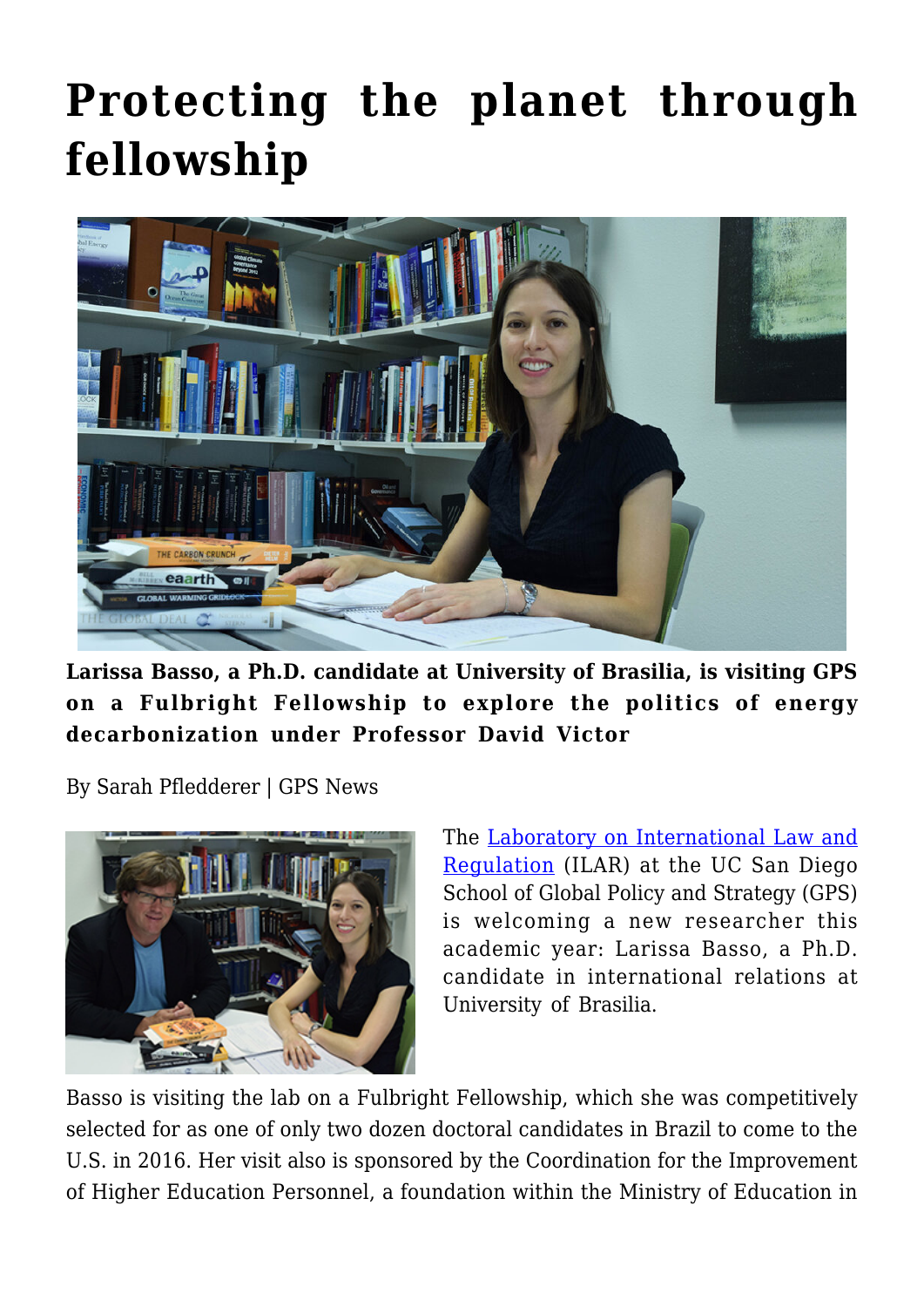Brazil.

With mentorship from ILAR Director and Professor [David Victor,](https://gps.ucsd.edu/faculty-directory/david-victor.html) Basso will spend her nine-month appointment conducting research for and writing her dissertation on the politics of energy decarbonization in Brazil. This also may lend opportunities for her to engage in public talks at the School or as a guest lecturer in classes.

Noting climate change as an issue in dire need of global collaboration, Victor said Brazil is a pivotal player in this area for policymaking, given it is among the largest emerging economies in the world.

"How Brazil engages international partners is crucial to the well-being of the planet," Victor underscored. "Larissa's stay helps foster this much-needed engagement, opening future discussions and collaboration between scholars in Brazil and the U.S. My mentorship, and GPS in particular, offers her access to leaders on some of the most pressing issues facing the planet."

For Basso, she's most looking forward to tapping into the School's political scientists exploring climate change and decarbonization—that is, people like Victor, who is a part of the leadership for UC San Diego's Deep Decarbonization Initiative, launching this fall.

"In Brazil, there are a lot of people studying energy decarbonization especially in economics and engineering," Basso explained. "I'm addressing the political dimension, which has been less studied in Brazil. This is what interests me most, and I'm positioned perfectly to explore this more in California, where the topic is in great evidence and there are many state initiatives regarding energy."

Specifically, Basso is charting transformations in Brazilian political views on energy from the start of Brazil's participation in the International Climate Change Regime through 2015, observing how different interests have been influencing energy policymaking and which political actors in Brazil are for and against energy decarbonization and why.